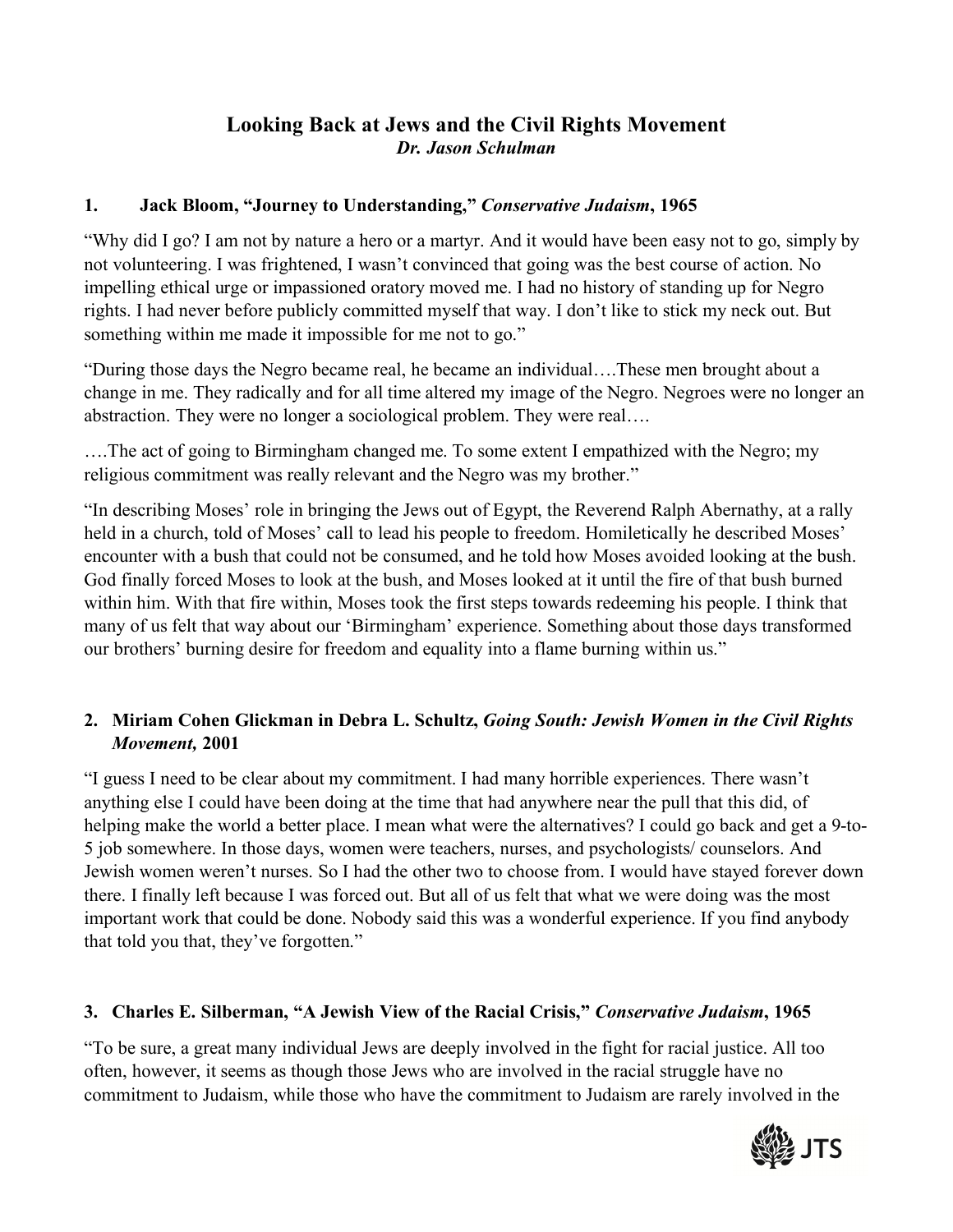fight for civil rights. There are notable exceptions, of course—some of them in The Rabbinical Assembly."

"But to pick a striking example, painfully few of the young Jewish men and women who went to Mississippi last summer had any understanding that what they were doing was in the least connected with their Jewishness, or with the teachings of Judaism; many would have thought you insane had you even suggested that notion. Equally important, the training they received before they went to Mississippi was provided by the National Council of Churches. No Jewish organization played any role in that training, or in the summer project. And yet we mourn the loss of the new generation of Jewish youth, and wonder why they drift away from any connection with Jewish life! Can we find no way by which young Jews can participate in the civil rights movement as Jews?"

"The truth, I fear, is that we Jews are resting too much on past laurels. We think of ourselves as being in the vanguard of the fight for civil rights, for racial equality and justice. And for a long time we were. We take justifiable pride in the fact that, as Heinrich Heine put it, 'since the Exodus, Freedom has always spoken with a Hebrew accent.' But that Hebrew accent, like so many other parts of Jewish life and tradition, is beginning to weaken and fade. The fight for racial justice has radically changed character and direction in the past several years, but we Jews—and by 'we Jews' I mean the leadership of the major Jewish religious and lay organizations, not just our benighted rank and file—have not changed with it."

"The ideology and the approach to race relations developed by most Jewish organizations is inadequate and irrelevant—in some ways, downright misleading—in the present situation…"

"While most Negroes are outside the mainstream of middle-class American life, we Jews are now on the inside….But because we have not yet fully adjusted to the fact that we are insiders rather than outsiders in American life, we are still terribly insecure about our position. We want racial change, all right but without trouble or turmoil, and without upsetting the existing organizations and institutional arrangements."

"Several years ago, a group of American Jews visiting Martin Buber in Jerusalem asked him to 'say something,' to give them a *D'var Torah* before they left. Professor Buber thought for a while, and then asked, 'Why are we commanded, *Shema Yisrael*!?...Why *Shema*, hear?' And he answered his own question: 'Because this is the most important thing of all: to hear, to listen. We do not listen. So we are commanded to listen, to hear. If only we were to obey this commandment; if only we were to listen...'"

"Buber's homily is compellingly relevant to the subject at hand: the frequently strained and tortured relations between Negro and Jew. I am afraid that too often we Jews are so busy talking—congratulating ourselves, for example, on our leadership in the fight for civil rights—that we don't have time to listen to what Negro Americans are trying to say. If we are really listening, we would hear how we sound when we talk to Negroes—and how differently we sound when we talk to whites. We hear Negroes as objects of our benevolence, or as instruments of our charitable purpose. We do not hear them as people—in Buber's terms, we do not establish an 'I-Thou' relationship with them. We do not hear how patronizing we sound, nor do we see how angry Negroes become, when we assure them that we understand how they feel, for we, too, have experienced slavery and persecution."

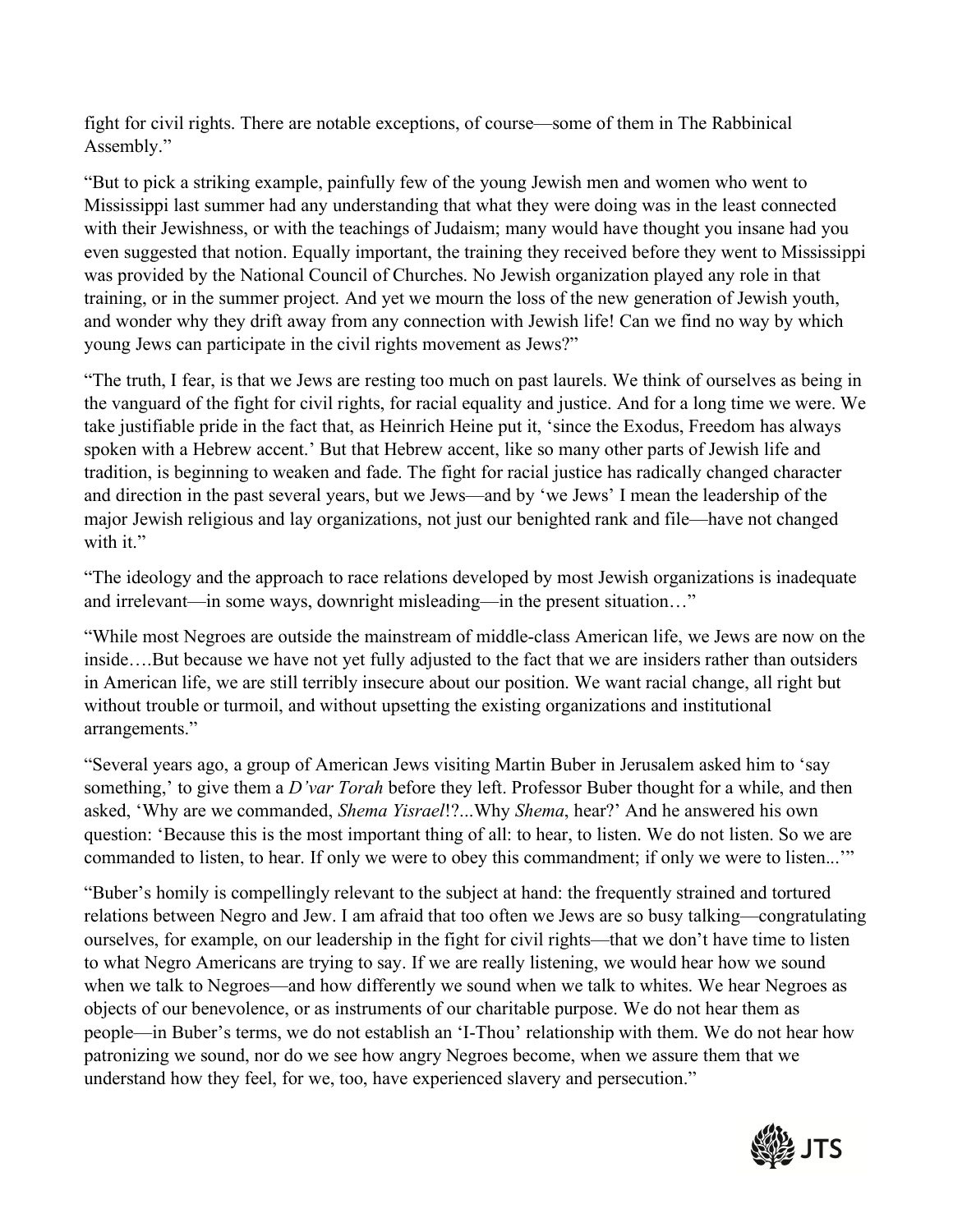"I am not proposing that we blindly follow any and every Negro protest group, whatever its goals and tactics; such a course would be irresponsible on our part. But I am arguing that, far too often, our objection to the means—consciously or unconsciously—masks or rationalizes or comes down to an objection to the end."

# **4. Paul Lauter, "Reflections of a Jewish Activist,"** *Conservative Judaism***, 1965**

"My family, for example, has a Bulletin which reports the activities of family members to all the others. It includes birth, marriage, travel and *nachas* departments. No one, however, thought it of sufficient importance or interest to report on my work in Mississippi last summer or to write of my jailing in Montgomery. Somehow, all of that fell too far outside the periphery of their normal existence for them to see it as relevant, or of general family interest."

"Or, perhaps, they chose to remain silent about it for other reasons. They could see its importance once it was called to their attention, but they could not focus that attention by themselves. Although 'they' do not represent 'the Jews' or the 'synagogue Jews,' their feelings, I have found, are shared by many loyal synagogue members and regular worshipers."

"So I end with two homes, something of a visitor in both, but comfortable, and feeling fortunate for it. And in this I feel very much in a central Jewish tradition. For Jews have often discovered value while facing the dangers of living in two worlds, from Canaan to America. Perhaps that part of me in the activist world helps evoke the Jewish part and additionally invest it with values too easily lost in the comfortable pews of suburban temples, though still found in a few important books and in the lives of a few rabbis and other Jews whom I know."

# **5. Mark Rudd, "Why Were There So Many Jews in SDS? Or, The Ordeal of Civility,"** *Fast Capitalism***, 2005**

"This is not to say that there weren't decent rabbis and Jewish leaders who were active in civil rights. Years later I became aware of Rabbi Joachim Prinz of Temple B'nai Abraham in Newark, and Rabbi Abraham Joshua Heschel of the Jewish Theological Seminary in New York, both side-kicks of Dr. Martin Luther King. They are said to have been very influential, though I didn't know about them at the time"

"I am so obviously Jewish that no matter how much carne adovada or fry bread I eat, I'm instantly recognizable as a Jew. I proudly acknowledge the drive for education in Jewish culture which made me want to read about the world and to understand it and to become a teacher. I also recognize that in my social activism I am one of thousands working in the grand tradition of Jewish leftists, the Trotskys and the Emma Goldmans and the Goodmans and Schwerners of the twentieth century. I honor this lineage. As Jews our advantage in the past, though, was that we were outsiders critically looking in; today Jews sit at the right hand of the *goy* in the White House advising him whom to bomb next in order to advance the Empire."

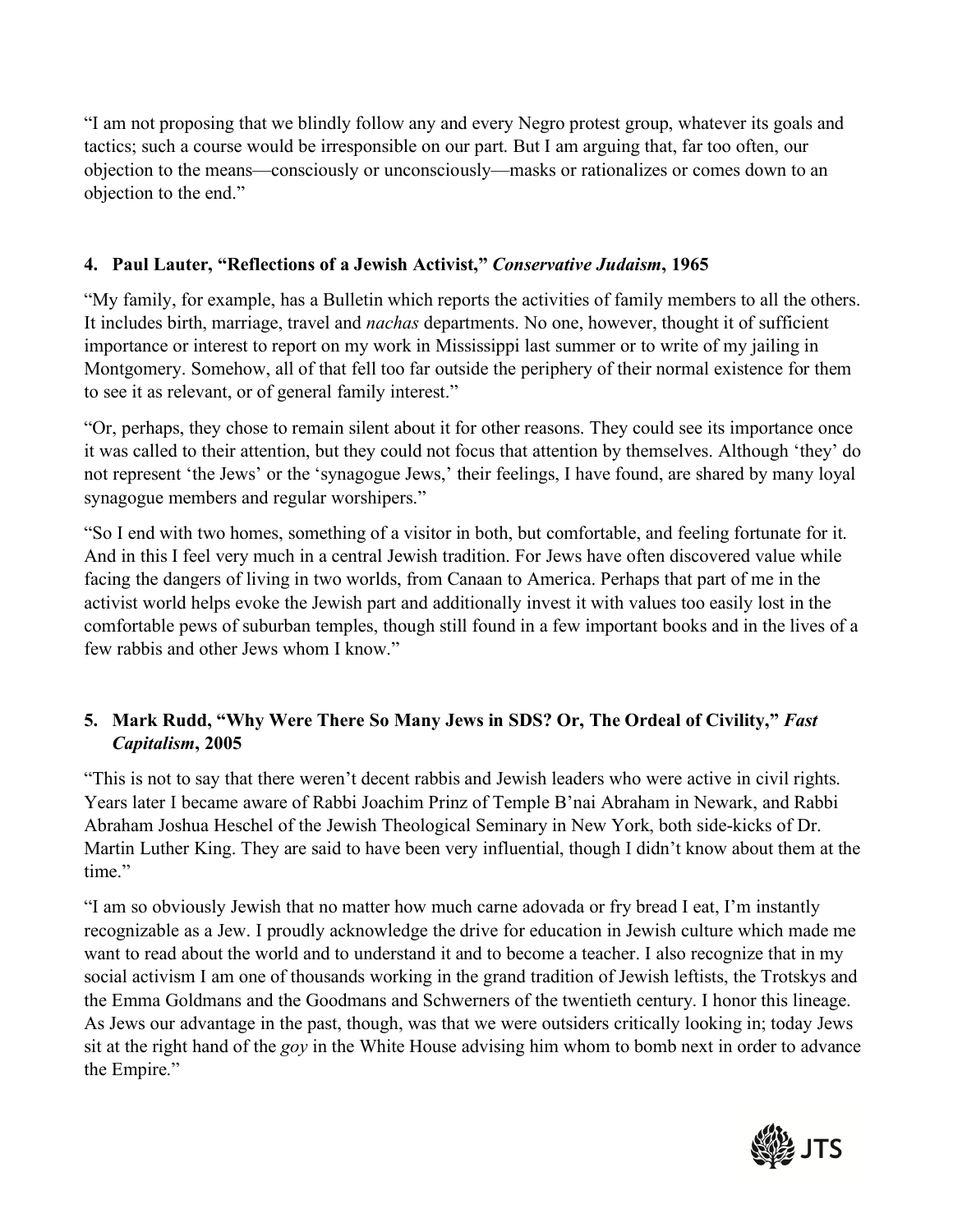"To be outsiders in a nation or an empire is not such a terrible thing. Keeping critical and alert has allowed the Jewish people to survive all sorts of imperial disasters over the millennia—the Greeks, the Romans, Islam in Spain (which went from Golden Age to Inquisition in a few centuries), the Crusades, Reformation Europe, the Russian Czars, Nazism. This particular empire is neither the first nor the last to attempt to seduce us to join up. But we'd better not: it's our job to be critical outsiders, both for our own survival and for that of the planet."

## **6. Herbert Wechsler, "Toward Neutral Principles of Constitutional Law,"** *Harvard Law Review***, 1959**

"The problem for me [in *Brown v. Board*], I hardly need to say, is not that the Court departed from its earlier decisions holding or implying that the equality of public educational facilities demanded by the Constitution could be met by separate schools. I stand with the long tradition of the Court that previous decisions must be subject to reexamination when a case against their reasoning is made….The problem inheres strictly in the reasoning of the opinion, an opinion which is often read with less fidelity by those who praise it than by those by whom it is condemned."

"For me, assuming equal facilities, the question posed by state-enforced segregation is not one of discrimination at all. Its human and its constitutional dimensions lie entirely elsewhere, in the denial by the state of freedom to associate, a denial that impinges in the same way on any groups or races that may be involved. I think, and I hope not without foundation, that the Southern white also pays heavily for segregation, not only in the sense of guilt that he must carry but also in the benefits he is denied. In the days when I was joined with [NAACP attorney] Charles H. Houston in a litigation in the Supreme Court, before the present building was constructed, he did not suffer more than I in knowing that we had to go to Union Station to lunch together during the recess. Does not the problem of miscegenation show most clearly that it is the freedom of association that at bottom is involved…[?]"

"But if the freedom of association is denied by segregation, integration forces an association upon those for whom it is unpleasant or repugnant. Is this not the heart of the issue involved, a conflict in human claims of high dimension, not unlike many others that involve the highest freedoms…Given a situation where the state must practically choose between denying the association to those individuals who wish it or imposing it on those who would avoid it, is there a basis in neutral principles for holding that the Constitution demands that the claims for association should prevail? I should like to think there is, but I confess that I have not yet written the opinion. To write it is for me the challenge of the schoolsegregation cases."

"Having said what I have said, I certainly should add that I offer no comfort to anyone who claims legitimacy in defiance of the courts. This is the ultimate negation of all neutral principles, to take the benefits accorded by the constitutional system, including the national market and common defense, while denying it allegiance when a special burden is imposed. That certainly is the antithesis of law."

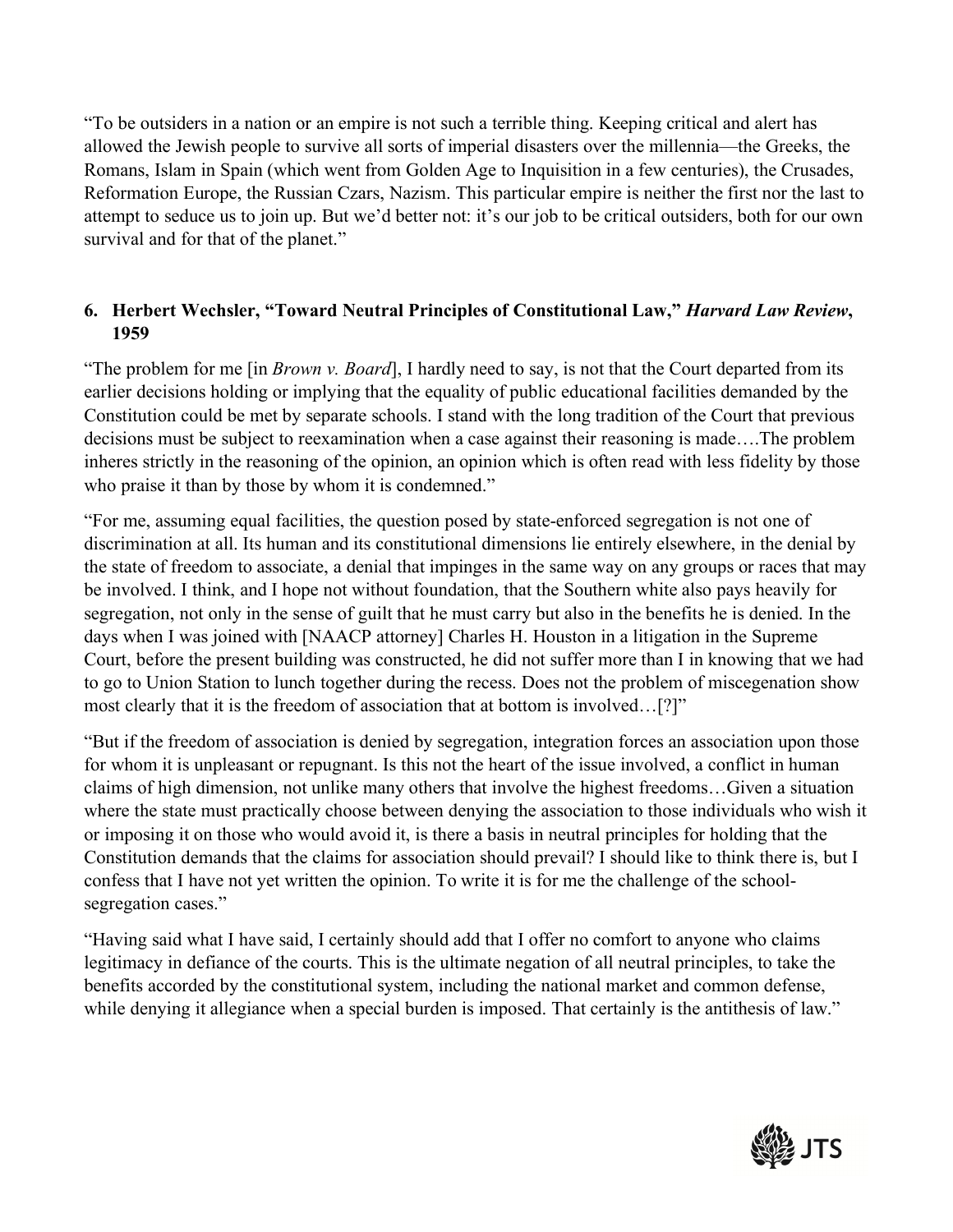#### **7. Hannah Arendt, "Reflections on Little Rock,"** *Dissent***, Winter 1959**

*"I should like to remind the reader that I am writing as an outsider. I have never lived in the South and have even avoided occasional trips to Southern states because they would have brought me into a situation that I personally would find unbearable. Like most people of European origin have difficulty in understanding, let alone sharing, the common prejudices of Americans in this area. Since what I wrote may shock good people and be misused by bad ones, I should like to make it clear that as a Jew I take my sympathy for the cause of the Negroes as for all oppressed or underprivileged peoples for granted and should appreciate it if the reader did likewise."*

"It is common knowledge that vacation resorts in this country are frequently 'restricted' according to ethnic origin. There are many people who object to this practice; nevertheless it is only an extension of the right to free association. If as a Jew I wish to spend my vacations only in the company of Jews, I cannot see how anyone can reasonably prevent my doing so; just as I see no reason why other resorts should not cater to a clientele that wishes not to see Jews while on a holiday. There cannot be a 'right to go into any hotel or recreation area or place of amusement,' because many of these are in the realm of the purely social where the right to free association, and therefore to discrimination, has greater validity than the principle of equality."

# **8. Aryeh Neier,** *Defending My Enemy***, 1979**

"Jews cannot hide from the Nazis in Skokie. For their own safety's sake, they must give the devil—the Nazis—benefit of law. It is dangerous to let the Nazis have their say. But it is more dangerous by far to destroy the laws that deny anyone the power to silence if Jews should need to cry out to each other and to the world for succor."

"Jews have been persecuted too many times in history for anyone to assert that their sufferings are at an end. When the time comes for Jews to speak, to publish, and to march in [sic] behalf of their own safety, Illinois and the United States must not be allowed to interfere. The Nazis, I respond to those who ask how I, a Jew, can defend freedom for Nazis, must be free to speak because Jews must be free to speak and because I must be free to speak."

### **9. Clive Webb, "Freedom for All? Blacks, Jews, and the Political Censorship of White Racists in the Civil Rights Era,"** *American Jewish History***, 2008**

"Civil rights activists certainly spoke out in strong condemnation of hate speech and hate symbols such as burning crosses and the Confederate battle flag.

There was nonetheless an important distinction between mobilizing public opposition to the words and actions of white racists and using the power of law to prohibit them. While the moral case was clear, legally and politically the situation was more complex."

"Black and Jewish groups were especially worried that their attempts to prohibit racist propaganda would prove counterproductive. First, they feared that hate peddlers would actually gain greater

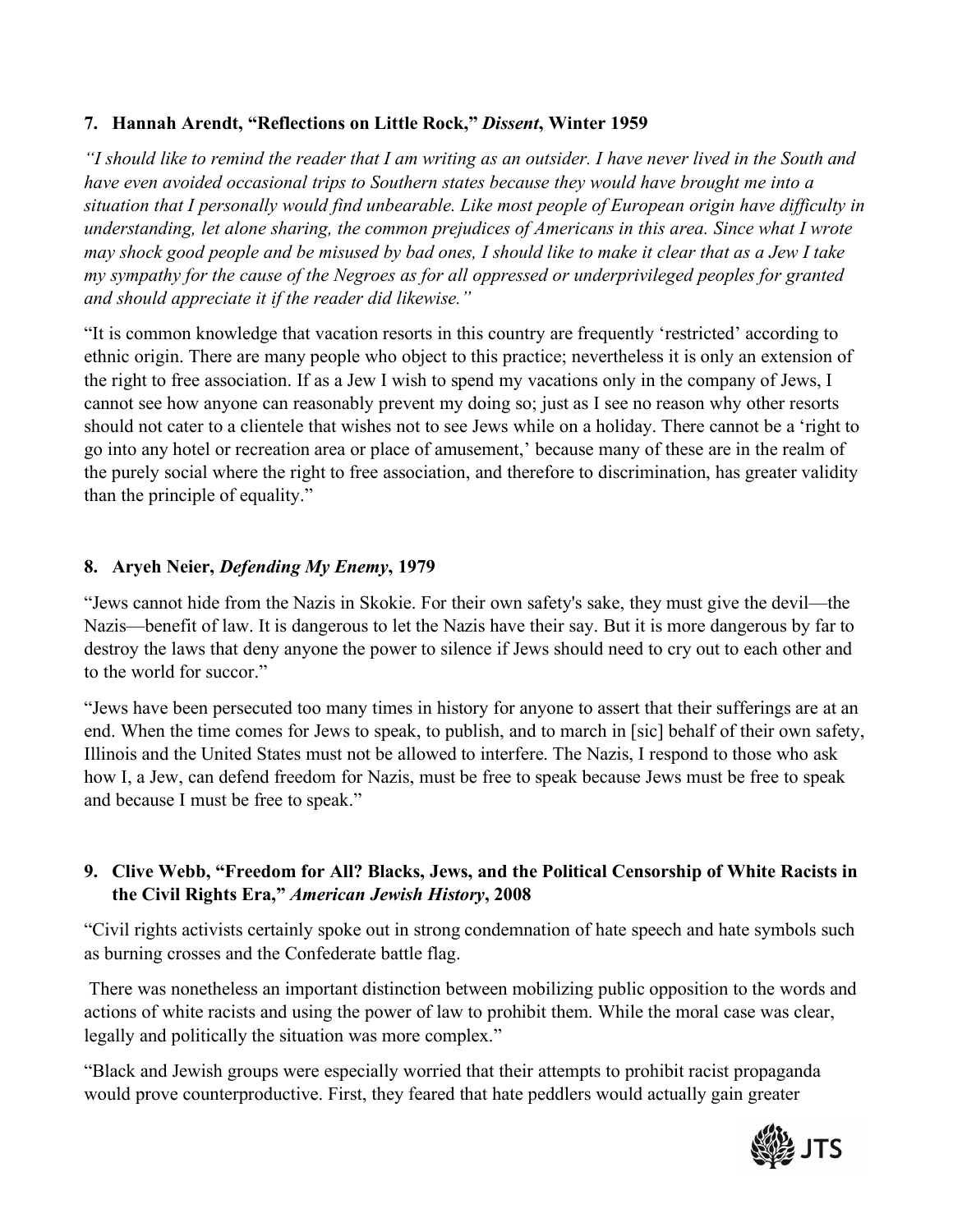exposure by publicizing themselves as victims of an insidious campaign to deny them their constitutional rights. Second, civil rights activists understood that their own ability to march and demonstrate relied on a broad reading of First Amendment rights by the courts. Restricting speech by white racists that others might find offensive could ironically rebound on the civil rights movement, allowing the courts to apply the same narrow interpretation of the First Amendment to civil rights protesters, seriously curtailing their capacity to protest against racial injustice. For these reasons, civil rights organizations had often eschewed direct challenges to hate speech."

#### **10. Brief of the Queens Jewish Community Council,** *Bakke,* **1977, quoting Edmond Cahn, "Jurisprudence,"** *Annual Survey of American Law***, 1954**

"It is one thing to use the current scientific findings, however ephemeral they may be, in order to ascertain whether the legislature has acted reasonably in adopting some scheme of social or economic regulation; deference here is shown not so much to the finding as to the legislature. It would be quite another thing to have our fundamental rights rise, fall, or change along with the latest fashions of psychological literature. Today…at least the leaders of the discipline are liberal and egalitarian in basic approach. Suppose, a generation hence, some of their successors were to revert to the ethnic mysticism of the very recent past....What then would be the state of our constitutional rights!"

#### **11. Brief of the National Jewish Commission on Law and Public Affairs (COLPA),** *Bob Jones University v. United States***, 1981**

"However, notwithstanding its unequivocal position on matters of racial discrimination, the Orthodox Jewish community is concerned by the broad implications in the opinions below which indicate that organizations created by minority groups in pursuit of the Free Exercise of their religions may be denied tax exemption and required to pay taxes, not for doing something illegal, but merely because they refuse to conform to the "policies" of the majority. The loss of tax-exempt status would undermine the economic viability of such organizations and, hence, their ability to exercise their First Amendment rights."

"For example, many religious bodies have time-honored practices and traditions which prescribe different roles for men and women during worship and related activities, including education. While these distinctions are not perceived by their adherents as discriminatory in purpose or effect, it is conceivable that the lower courts might attempt to interpret the decisions below in the present cases to require the Internal Revenue Service to deny tax-exempt status to any entity which fails to conform to the evolving federal policies on the treatment of women. This could include every orthodox and many conservative Jewish synagogues and yeshivas, the Catholic Church, Moslem mosques, Far Eastern temples and many Protestant churches."

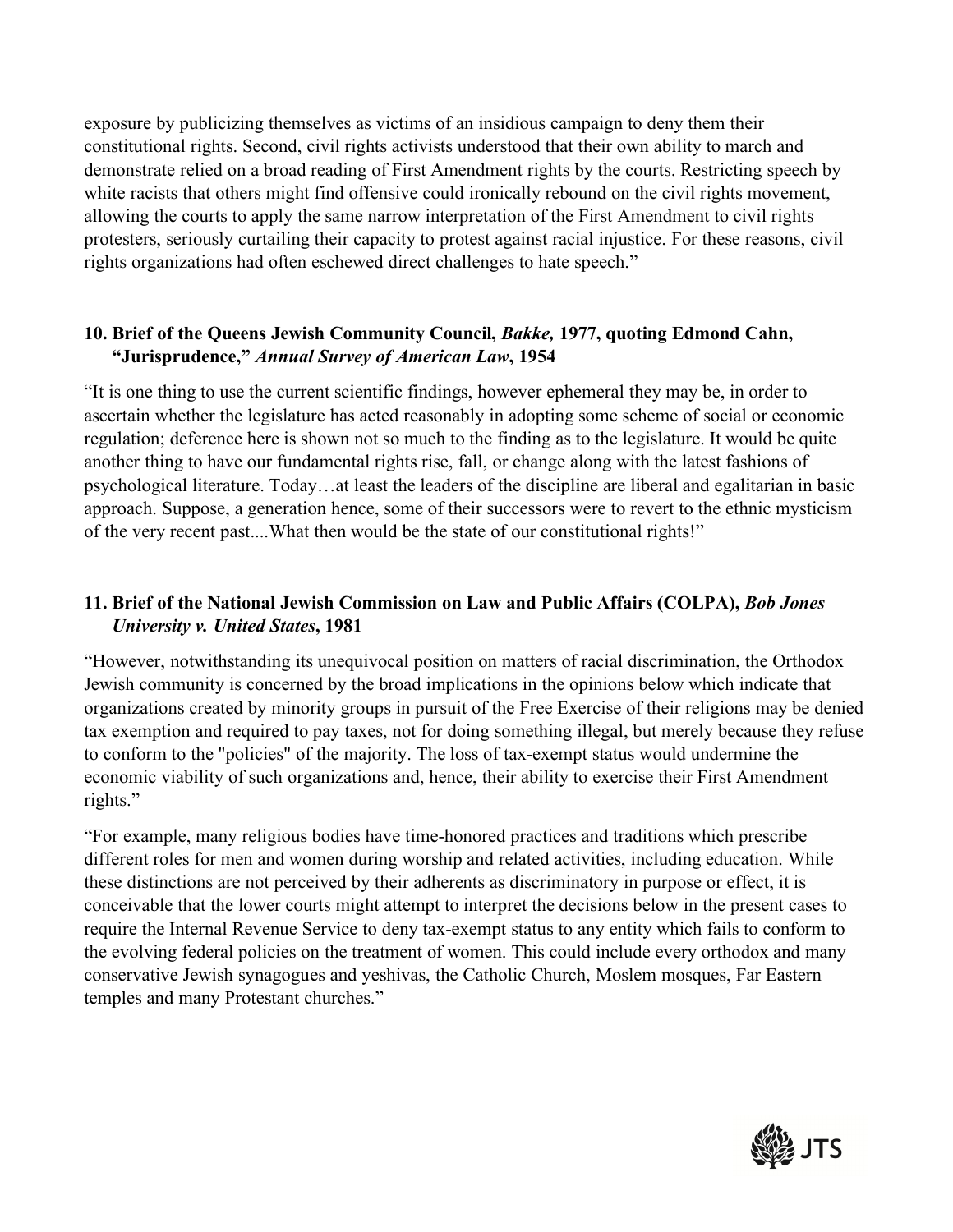#### **12. Isaac Toubin, "Recklessness or Responsibility,"** *The Southern Israelite***, 1959**

"Courage is a habit. It is rarely an unpracticed, instinctive act. If we do not practice courage now, will we be better prepared if fear strikes us? If we do not make a stand when Negroes are the victims, to whom and with what plea will we turn if Jews become the victims?"

#### **13. Brief of the American Jewish Committee,** *Regents of the University of California v. Bakke,* **1977**

"There are a number of reasons why racially discriminatory classifications in professional school admission practices are unsound. The most important of these is their manifest unfairness to individuals. Ineluctably they penalize innocent persons who bear no personal responsibility for historic wrongdoing. Moreover, while assuredly most people of color in this country are culturally 'disadvantaged,' not all are, nor are all whites by any stretch of the imagination properly to be considered 'advantaged.' Rarely if ever, for instance, have whites from poverty- stricken Appalachia been singled out as a group for preferential educational treatment."

"Nor has favoritism been bestowed on members of other ethnic groups which credibly can claim to have been subject to generalized societal discrimination—Italians, Poles, Jews, Greeks, Slavs—as a result of which at least some such persons bear the economic and cultural scars of prejudice and thus could be deemed entitled to preference as a form of restitution."

### **14. Herbert G. Gutman, "As for the '02 Kosher**‐**Food Rioters,"** *New York Times***, July 21, 1977**

"The blackout and the accompanying social disorders among many very poor black and Hispanic New Yorkers soon will become part of contemporary urban folklore."

"Consider the following newspaper editorial:

"The class of people . . . who are engaged in this matter have many elements of a dangerous class. They are very ignorant. . . They do not understand the duties or the rights of Americans. They have no inbred or acquired respect for law and order as the basis of the life of the society into which they have come. . . . Resistance to authority does not seem to them necessarily wrong, only risky, and if it ceases to be risky the restraint it can have on their passions is very small; practically it disappears. . . The instant they take the law into their own hands, the instant they begin the destruction of property and assail peaceable citizens and the police, they should be handled in a way that they can understand and cannot forget . . . . These rioters were plainly desperate. They meant to defy the police and were ready for severe treatment. They did not get treatment nearly severe enough, and they are therefore far more dangerous than they were before..."

"These words have a familiar ring."

"But the editorial quoted above was not published last week. It appeared in *The New York Times* on May 24, 1902. And the rioters described were not poor disorderly black and Hispanic New Yorkers. They

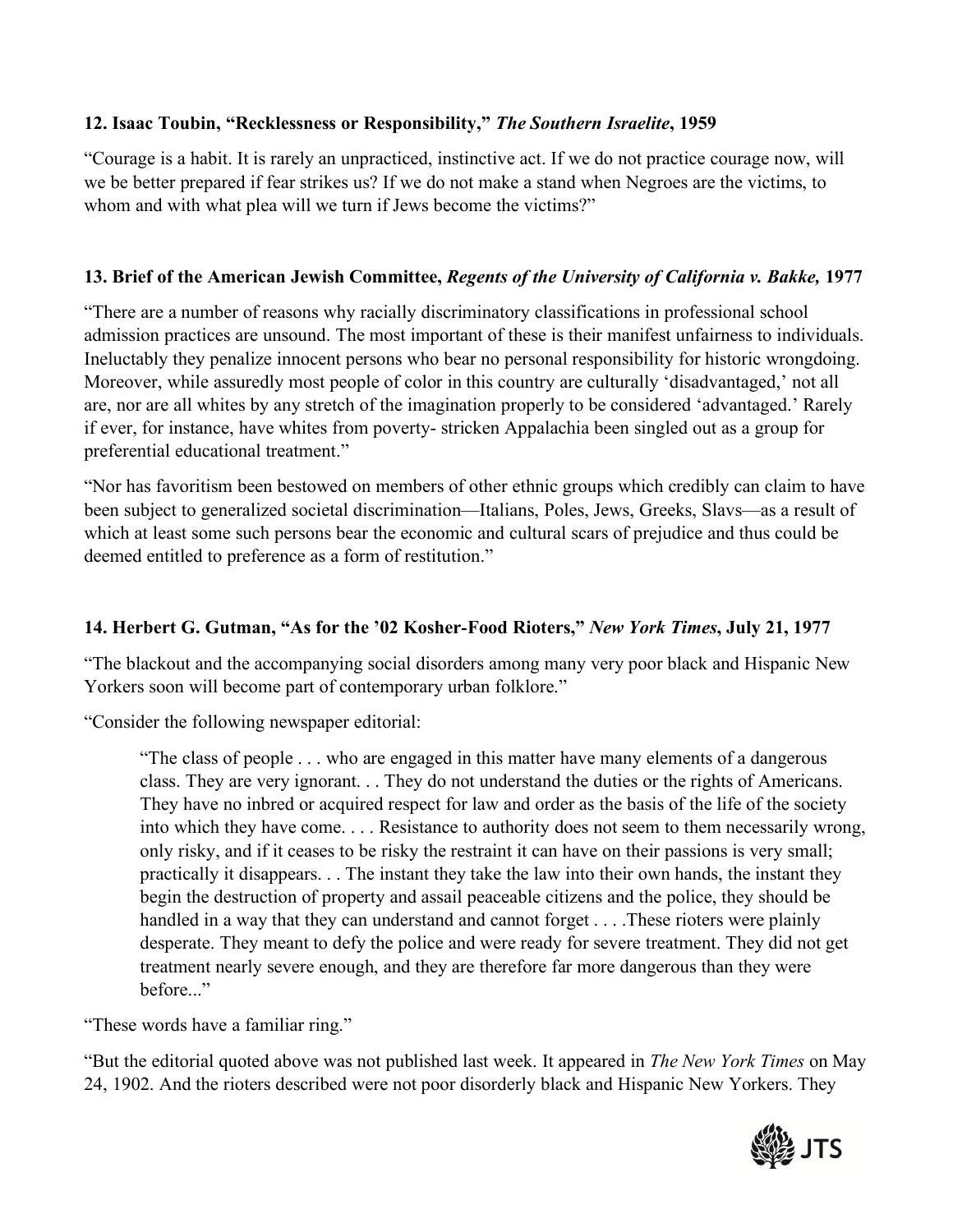were poor disorderly immigrant Jewish women, mostly Orthodox and mostly living on the Lower East Side."

## **15. "Disorders of '02 and '77: Readers' Replies,"** *New York Times***, August 3, 1977**

"Herbert G. Gutman is comparing apples with oranges. We have had many rioters, all using illegal shortcut methods of protest. The actors in the blackout disgrace of 1977 were stealers.

He should know the difference between protesters and looters. They should not be compared."

-Harry Levin

"I cannot deny that there was rioting in 1902, but it was for food—not cameras, radios, television sets, cars and other commodities which somehow have become more necessary than food. If the "blackout" rioters are not to be held responsible, those who have made a creed of greed should."

-Morris Katz

"One must remember that the rioters in 1902 were not provided with any sort of welfare, rent support or Medicaid. These were truly underprivileged, overworked, overexploited people who sought to make better lives for themselves in the alleged new land of milk and honey.

In later years when given the opportunity these same former rioters helped build beautiful neighborhoods, fine schools, hospitals and other much needed philanthropic institutions that contributed to the cultural and ethical growth of our country. I ask that Professor Gutman compare this performance with the principles and performance of today's rioters and their leadership."

-Irving Lester

### **16. Michael Lerner, "Jewish New Leftism at Berkeley," Judaism, 1969**

"The Jewish community can rightfully point out that it did not originate the ghettoes: in fact, the reason so many Jews own land there is that they were forced to live there when they first arrived. But instead of realizing that the capitalist system has put them in the place of exploiters, just as they were once exploited, and then draw the conclusion that the Jewish community should be in the forefront of the fight against capitalist exploitation, they instead identify with the system, pointing out how they managed to make it within the system."

"The racism of this reply, with its implication that blacks who cannot make it have only themselves to blame, is obvious to anyone who stops to consider for a second the differences in economic circumstances that faced immigrant families coming to the U.S. when the economy was still expanding from those faced by those who enter a job-market that now has a built-in unemployment factor."